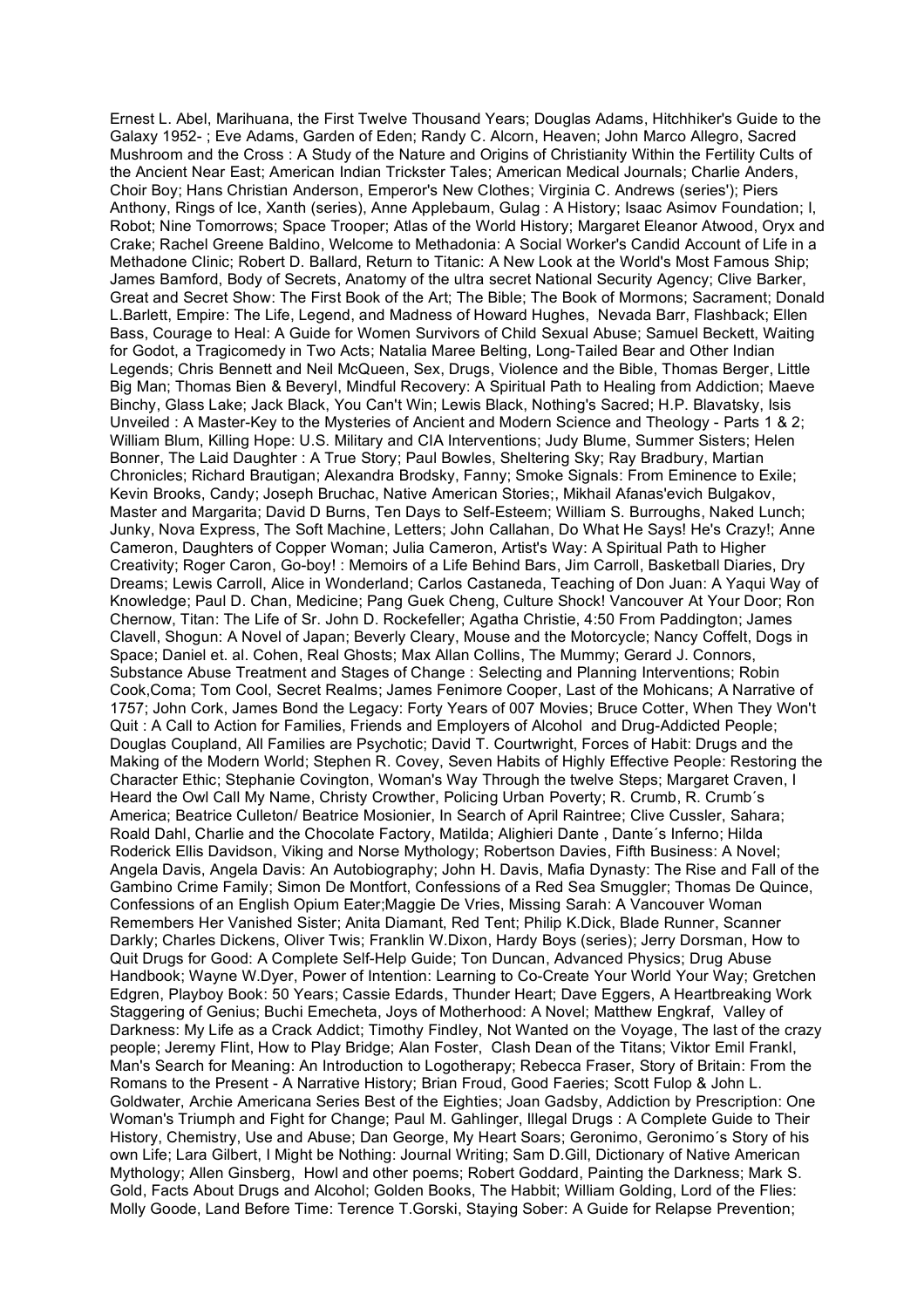Goscinny, Asterix the Gaul; Phil G. Goulding, Classical Music: The 50 Greatest Composers and their 1,000 Greatest Works; Kenneth Grahame, Wind in the Willows; Jean Griesser and A.C. Bhaktivedanta Swami Prabhupada, God Song: A Summary Study of His Divine Grace A.C. Bhaktivedanta Swami Prabhupada's Bhagavad-Gita at it is; John Grisham, Broker, Client; Edward A. Gross, Bruce Lee: Fists of Fury; Arlo Guthrie, Alice's Restaurant; Joel Chandler Harris, Complete Tales of Uncle Remus; Michael G. Harvey, Diary of a Train-Spotter; Ernest Hemingway, Garden of Eden, Old Man and the Sea, Snows of Kilimanjaro and Other Stories; Hermann Hesse, Siddhartha, Steppenwolf; High Times Reader; Christopher Hinz, Liege-Killer; Robert Hoffman, Shards of Reflection, A Solitary Declaration; Robert Ervin Howard, The Bloody Crown of Conan; The Coming of Conan the Cimmerian; Conan the Barbarian; Victor Hugo, Les Miserables; Aldous Huxley, Brave New World, Island; Sekihiko Inui, Comic Party; Washington Irving, Legend of Sleepy Hollow; Maulana Jalal al-Din Rumi, Poems by Rumi; Jerome Klapka, Three Men in a Boat: To Say Nothing of the Dog; Spencer, Who Moved My Cheese? : An A-mazing Way to Deal with Change in your Work and in your Life; Joseph A. Jordan, We Can Make it…Together; Robert Jordan, Wheel of Time (series); John Jung, Psychology of Alcohol and Other Drugs: A Research Perspective; Sebastian Junger, Perfect Storm: A True Story of Men Against the Sea; Norton Juster, Phantom Tollbooth, Franz Kafka, Trial; Edwin B.Kantar, Bridge for Dummies; Charlotte Davis Kasl, Many Roads, One Journey: Moving Beyond the Twelve Steps; Carolyn Keene, Nancy Drew (series); Karen Kelley, Southern Comfort; Alexander King, Mine Enemy Grows Older; Ken Kesey, Sailor Songs, Further, Sometimes a great Notion; Martin Luther King, Jr., Autobiography; Stephen King, Dark Tower, Firestarter, It, Misery, The Stand, Shining; Karen Kingston, Creating Sacred Space with Feng Shui; W.P.Kinsella, Dance Me Outside; Rudyard Kipling, Rikki-tikki-tavi; Caroline Knapp, Drinking: A Love Story; Judith Kohlberg, Conquering Chronic Disorganization; The Koran; Jerzy N..Kosinski, Painted Bird; Jane Kurtz, L'Amour; Louis Sackett Brand, Sackett's Land, Warrior's Path; Laotse, Tao Te Ching: A New English Version, Timothy Francis Leary: The Politics of Ecstasy, The Psychedelic Experience, Psychedelic Prayer, High Priest; Harper Lee, To Kill a Mockingbird; Martin A.Lee, Acid Dreams: The Complete Social History of LSD: the CIA, the Sixties, and Beyond; Stan Lee, How to Draw Comics the Marvel Way; Billie Letts, Where the Heart Is: A Novel; Clive Staples Lewis, Chronicles of Narnia (series); Henry Wadsworth Longfellow, The Song of Hiawatha; Walter Lord, Night to Remember, A; Elizabeth Lowell, Warrior; Alex Lucas, Great Canadian Short Stories; Robert Ludlum, The Bourne Identiy, The Parcifal Mosaic; Mary M.Luke, A Crown for Elizabeth; Ann-Marie MacDonald, R.C. Macleod, Way the Crow Flies; The North West Mounted Police and Law Enforcement, 1873-1905; Hazel Martell, Hammer of the Gods; Stephen G. Maurer, Bannock Book: Food for the Outdoors; Alfred W.McCoy, Politics of Heroin: CIA Complicity in the Global Drug Trade, Frank McLynn, Napoleon: A Biography; Drunvalo Melchizedek, Ancient Secret of the Flower of Life; Herman Melville, Moby Dick; Frank Miller, Sin City (series); Sue Miller, While I Was Gone; Kate Millett, Politics of Cruelty: An Essay on the Literature of Political Imprisonment; Earl L. Mindell, Earl Mindell's Pill Bible, Mistry, Rohinton, Family Matters, A Fine Balance; Margaret Mitchell, Gone with the Wind; Lorrie Moore, Self Help; Robin Moore, French Connection: The World's Most Crucial Narcotics Investigation; Toni Morrison, Jazz; Melvin Morse, Where God Lives: The Science of the Paranormal and How our Brains are Linked to the Universe; Farley Mowat, Never Cry Wolf; Alice Munro, Runaway: Stories; Jon J. Murakami, Enter the Dragons; Emily Ferguson Murphy, Black Candle; Narcotics Anonymous Step Working Guides; National Geographic Society, National Geographic Atlas of the World; Linda Nochlin, Women, Art and Power: And Other Essays; John O'Brian, Leaving Las Vegas; Theodore V.Olsen, Soldier Blue; Alfonso Ortiz, Pow Wow Book; Outlaw Bible of American Literature; Oxford Spanish Dictionary; Alan Padsadowski, Recovering from Addiction; Zena Al Pearlstone, Katsina: Commodified and Appropriated Images of Hopi Supernaturals; M. Scott Peck, Road Less Traveled: A New Psychology of Love, Traditional Values, and Spiritual Growth, Charles Perrault, Little Red Riding Hood, Pinkney, Andrea Davis, Let it Shine: Stories of Black Women Freedom Fighters.Clark H. Pinnock, Four Views on Hell; Edgar Allan Poe: The Black Cat, Great Tales of Terror, The Raven, Tales of Edgar Allan Poe, The Tell Tale Heart; Bruce Porter, Blow: How a Small-Town Boy Made \$100 Million with the Medellin Cocaine Cartel and Lost it All; J.B. Purdy, First One is Free, Mario Puzi, Godfather; Richard Reichert, Teaching Sacraments to Youth; Stephen R. Rementer, Essential Guide to Handguns: Firearm Instruction for Personal Defense and Protection; Hans Augusto Rey, Curious George; Anne Rice, Blood Canticle; Conrad Richter, Light in the Forest; Kimberla Lawson Roby, Taste of Reality; Frederick Rotgers, Responsible Drinking: A Moderation Management Approach for Problem Drinkers; J.K. Rowling, Harry Potter (series); Ronald A. Ruden, Craving Brain: A Bold New Approach to Breaking Free from Drug Addiction, Overeating, Alcoholism, Gambling; Rebecca Rupp, Return of the Dragon; Robert Sabbag, Snowblind: A Brief Career in the Cocaine Trade; Saint-Exupery, Antoine de, Petit Prince; Jerome David Salinger, Catcher in the Rye; Brenda Schaeffer, Is it Love or Addiction?; Richard Evans Schultes, Lost Amazon: The Photographic Journey of Richard Evans Schultes; Roebuck Sears and Company, Sears Catalog; Alice Sebold, Lovely Bones: A Novel; Barbara Seuling, How to Write Songs and Get the Published With